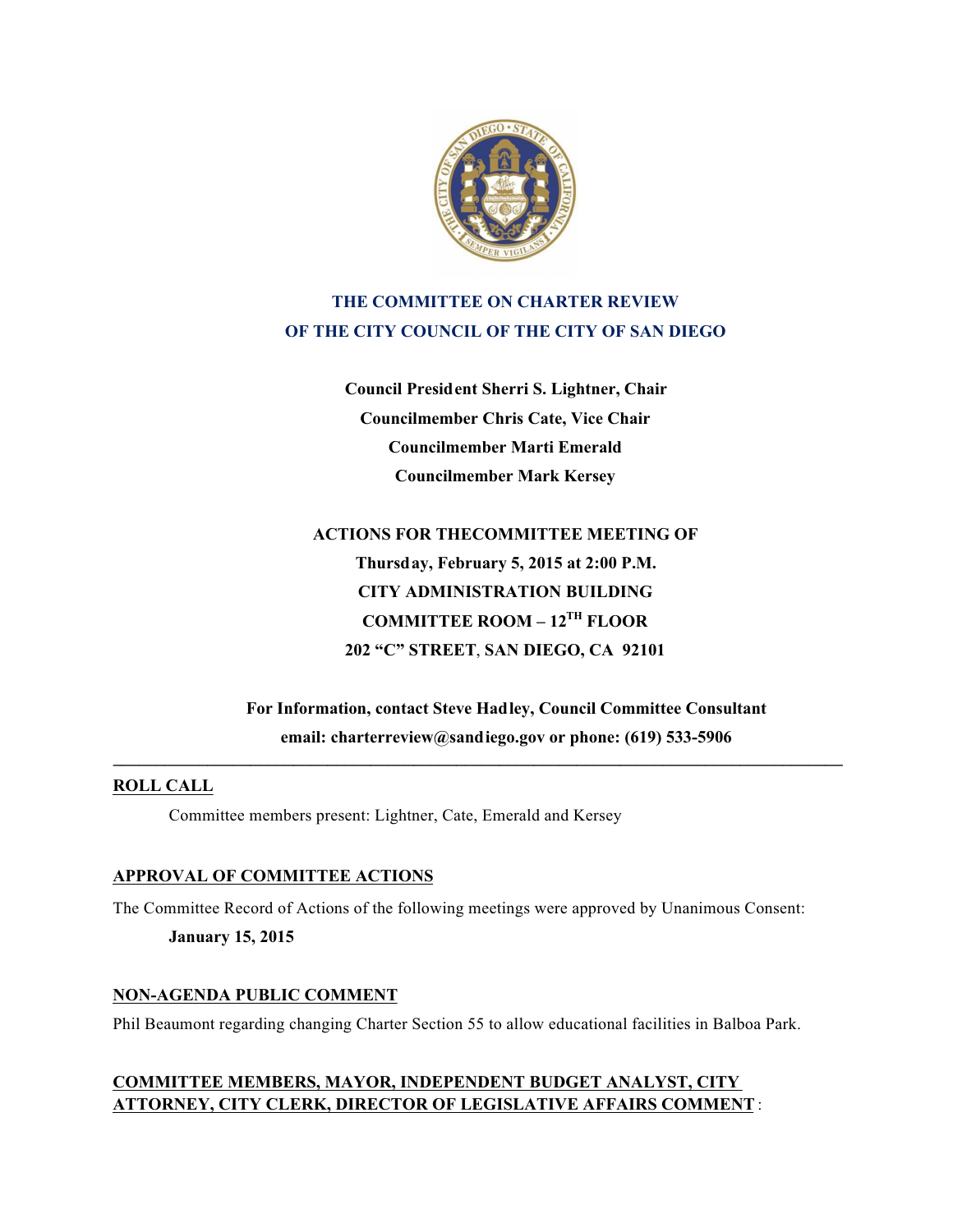The Chair noted that February 6, 2015, is Go Red Day.

## **REQUESTS FOR CONTINUANCE:** None

## **DISCUSSION AGENDA:**

## ITEM-1: Committee consideration of the City Attorney's February 5, 2014 REPORT TO THE CITY COUNCIL, SAN DIEGO CHARTER LEGAL REVIEW and CITY CHARTER

[The Committee considered the following Charter section issues and options as presented in the City Attorney's Report]

§ 18 Authentication and Publication of Ordinances and Resolutions

 Motion by Councilmember Emerald to refer the City Attorney's option to the City Attorney and City Clerk; to return with drafted language, consistent with state regulations that would remove the requirement to publish resolutions in the official city newspaper. Second by Councilmember Cate.

 Passed by the following vote: Yea: Lightner, Cate, Emerald and Kersey Nay: None Recused: None Not Present: None

§ 26 Administrative Code – Powers and Duties of Administrative Offices and **Departments** 

Motion by Councilmember Kersey to refer the City Attorney's options to the Independent Budget Analyst; to return with further analysis. Second by Councilmember Cate.

Passed by the following vote: Yea: Lightner, Cate, Emerald and Kersey Nay: None Recused: None Not Present: None

§ 32.1 Responsibility of Manager and Non-managerial Officers to Report to Council

Motion by Councilmember Kersey to refer the City Attorney's options to the Mayor, Director of Legislative Affairs and Independent Budget Analyst; to return with further analysis. Second by Councilmember Cate.

Passed by the following vote: Yea: Lightner, Cate, Emerald and Kersey Nay: None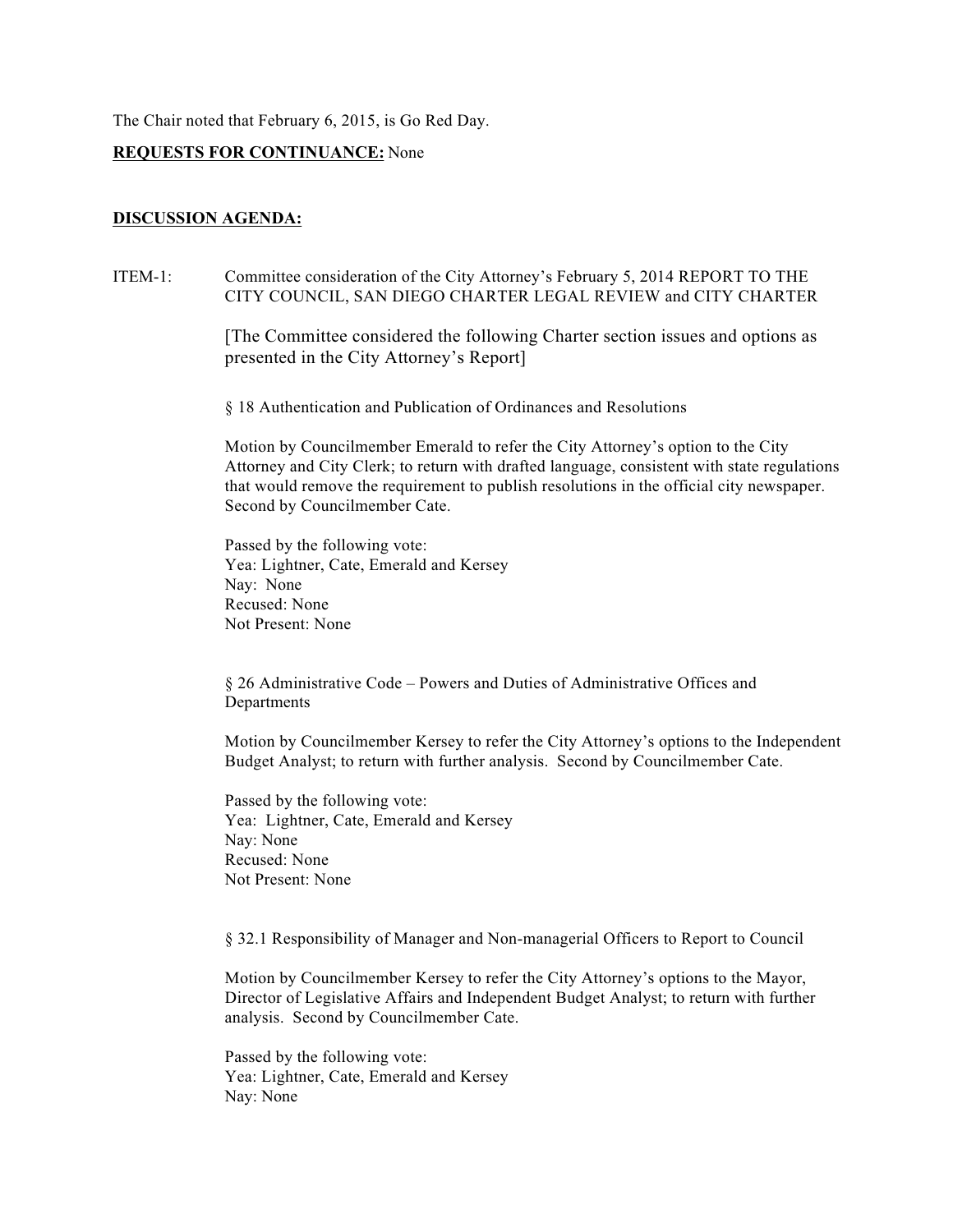Recused: None Not Present: None

§ 35 Purchasing Agent and § 94 Contracts

Motion by Councilmember Emerald to refer the City Attorney's option to the Purchasing & Contracting Department, City Attorney, Auditor, Information Technology Department, Open Data Department and Independent Budget Analyst; to return with a comprehensive analysis of all Charter sections related to purchasing and contracting, and related recommendations. Second by Councilmember Cate.

Passed by the following vote: Yea: Lightner, Cate, Emerald and Kersey Nay: None Recused: None Not Present: None

#### § 39.1 Audit Committee

Motion by Councilmember Cate to refer the City Attorney's option to the Audit Committee and Independent Budget Analyst; to return with further analysis and recommendations. Second Councilmember Emerald.

Passed by the following vote: Yea: Lightner, Cate, Emerald and Kersey Nay: None Recused: None Not Present: None

#### $§$  41(c) Planning Commission – Duties

 Motion by Councilmember Cate to refer the City Attorney's options to the Planning Commission staff, Planning Department, Development Services Department, City Clerk and Independent Budget Analyst; to return with recommended amendments, or a recommendation to remove the charter section. Second by Chair Lightner.

 Passed by the following vote: Yea: Lightner, Cate, Emerald and Kersey Nay: None Recused: None Not Present: None

### § 42 Membership Selection

Motion by Councilmember Emerald to refer the City Attorney's options back to the City Attorney; to return with a definitive opinion regarding the appropriate use of classification language based on state and federal law. Second by Chair Lightner.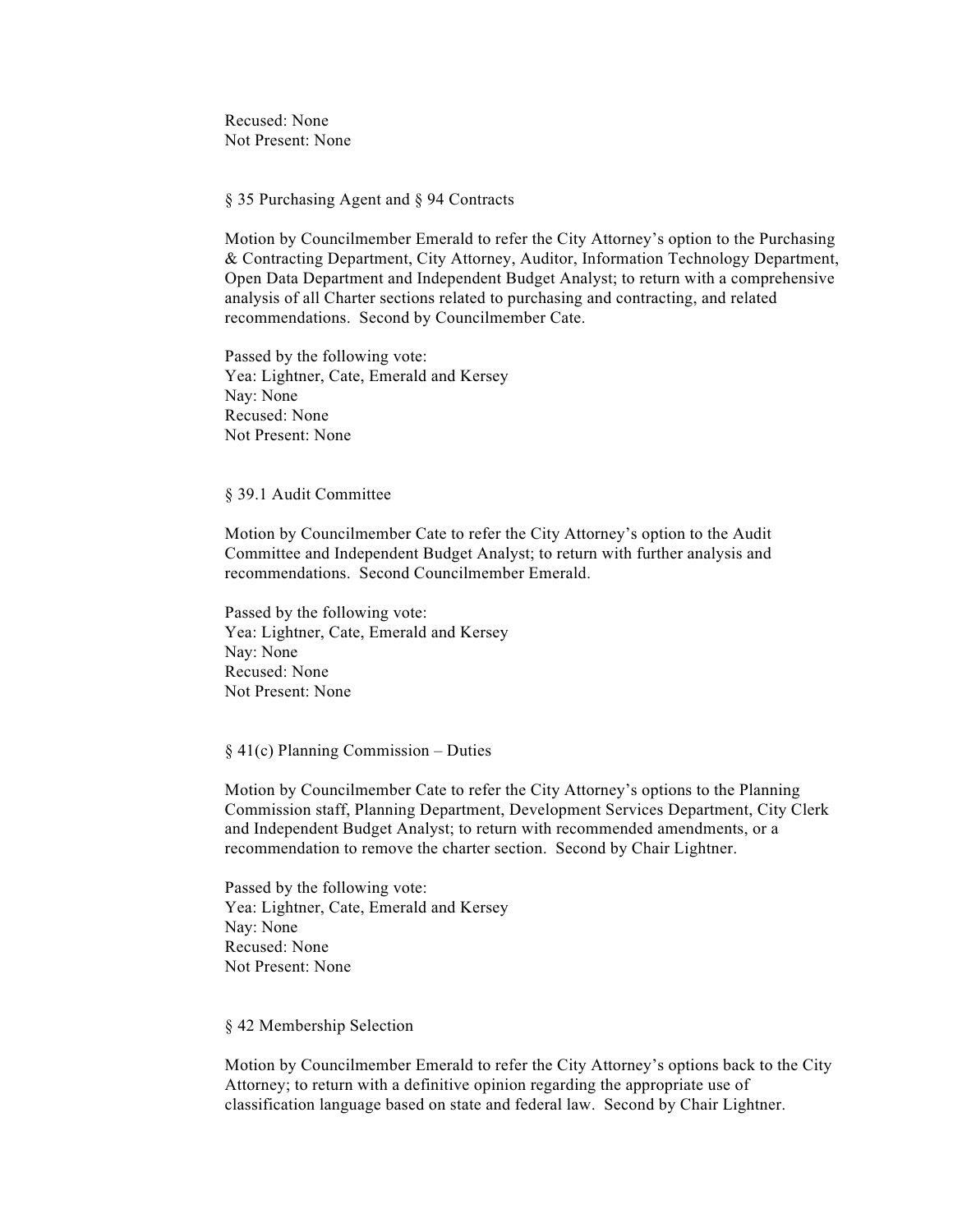Passed by the following vote: Yea: Lightner, Cate, Emerald and Kersey Nay: None Recused: None Not Present: None

#### § 76 Limit of Tax Levy

 Motion by Councilmember Cate to accept the City Attorney's option to repeal the provision. Second by Councilmember Emerald.

 Passed by the following vote: Yea: Lightner, Cate, Emerald and Kersey Nay: None Recused: None Not Present: None

### § 76.1 Special Taxes

Motion by Councilmember Cate to accept the City Attorney's option to repeal the provision. Second by Councilmember Emerald.

Passed by the following vote: Yea: Lightner, Cate, Emerald and Kersey Nay: None Recused: None Not Present: None

#### § 77B Public Transportation

 Motion by Councilmember Cate to accept the City Attorney's option to repeal the provision. Second by Councilmember Emerald.

 Passed by the following vote: Yea: Lightner, Cate, Emerald and Kersey Nay: None Recused: None Not Present: None

§ 84 Money to be Drawn from Treasury in Accordance with Appropriation

 Motion by Councilmember Emerald to refer the City Attorney's option to the Chief Financial Officer, Financial Management and Comptroller; to return with recommendation(s). Second by Councilmember Kersey.

Passed by the following vote: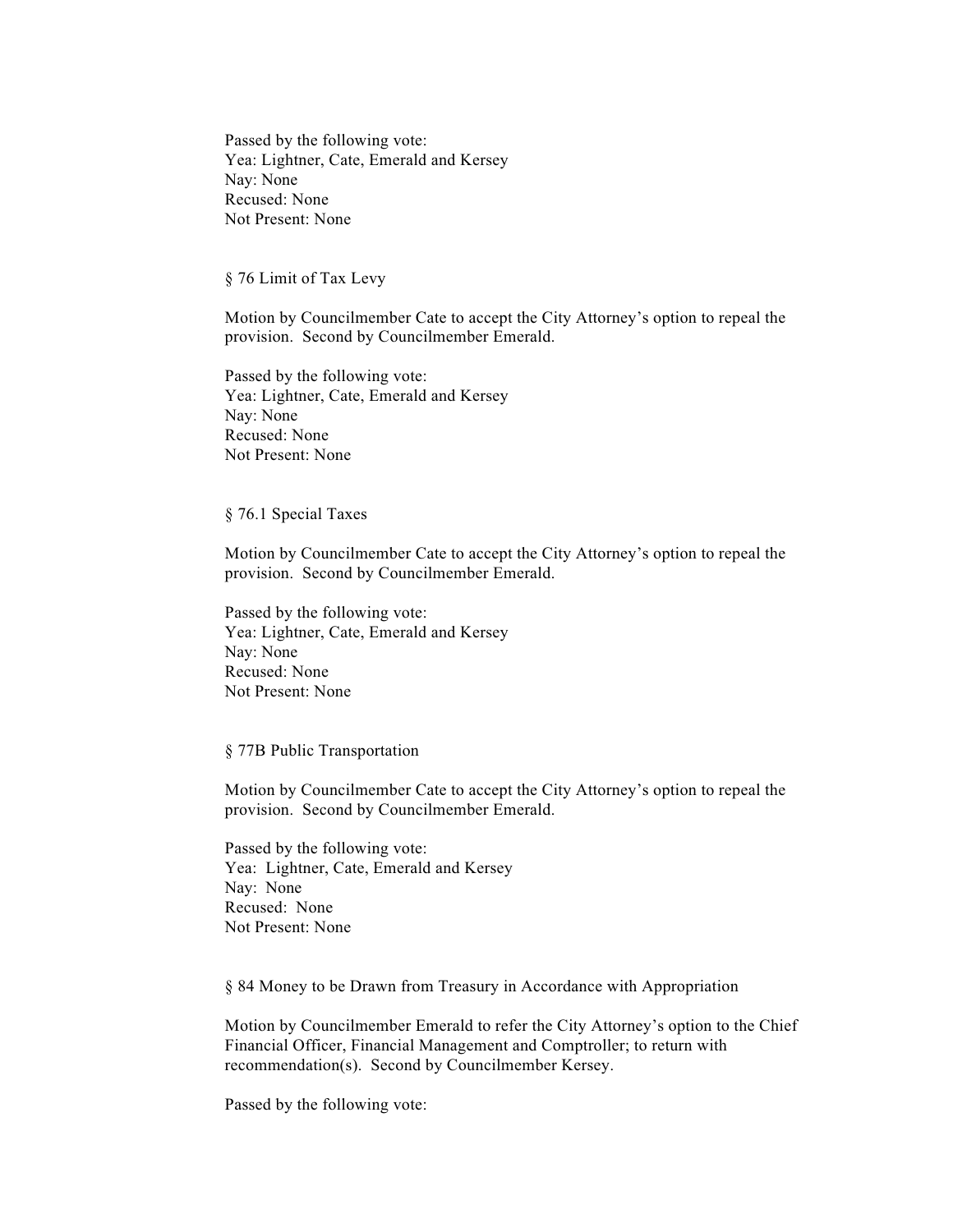Yea: Lightner, Emerald and Kersey Nay: None Recused: None Not Present: Cate

§ 86 Disposition of Public Moneys

Motion by Councilmember Cate to refer the City Attorney's options to the Comptroller and Treasurer regarding option 1 and Comptroller and City Attorney regarding option 2; to return with recommendations consistent with state practices. Second by Councilmember Emerald.

Passed by the following vote: Yea: Lightner, Cate, Emerald and Kersey Nay: None Recused: None Not Present: None

§ 90.1 Waterworks and § 90.2 Sewer

 Motion by Councilmember Emerald to refer the City Attorney's option to Debt Management, Public Utilities and City Attorney; to review to make sure necessary provisions are not deleted, and if not, return with a recommendation to repeal the Charter sections. Second by Councilmember Kersey.

 Passed by the following vote: Yea: Lightner, Cate, Emerald and Kersey Nay: None Recused: None Not Present: None

### § 113 Official Advertising

 Motion by Councilmember Cate to refer the City Attorney's options to the City Attorney, City Clerk and Purchasing & Contracting Department for further study in conjunction with Section 18; to return with recommendations. Second by Councilmember Emerald.

 Passed by the following vote: Yea: Lightner, Cate, Emerald and Kersey Nay: None Recused: None Not Present: None

§ 114 Bureau of Information and Publicity

 Motion by Councilmember Emerald to repeal Section 114. Second by Councilmember Cate.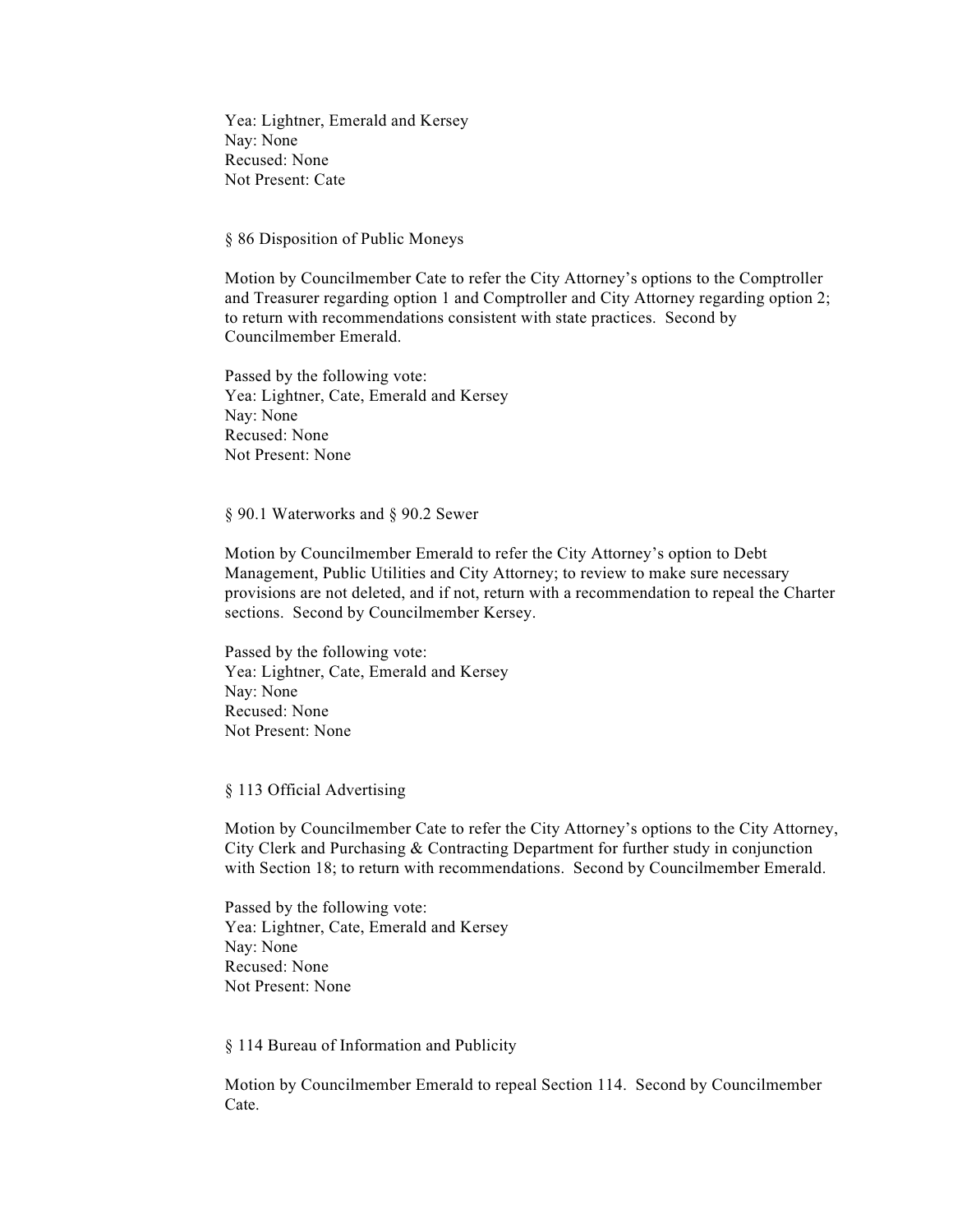Passed by the following vote: Yea: Lightner, Cate, Emerald and Kersey Nay: None Recused: None Not Present: None

§ 118 Rules

 Motion by Councilmember Emerald to accept the City Attorney's option. Second by Councilmember Cate.

Passed by the following vote: Yea: Cate, Emerald and Kersey Nay: Lightner Recused: None Not Present: None

§ 129.1 Removal of Striking Employees

Motion by Councilmember Emerald to refer the City Attorney's options to the Mayor and City's employee groups. Motion failed for lack of a second.

Motion by Councilmember Cate to continue consideration of the City Attorney's option until all Civil Service related sections of the Charter are considered at the same time. Second by Councilmember Lightner.

Passed by the following vote: Yea: Lightner, Cate and Kersey Nay: Emerald Recused: None Not Present: None

§ 142 Employment of Actuary

 Motion by Councilmember Kersey to accept the City Attorney's option. Second by Councilmember Cate.

 Passed by the following vote: Yea: Lightner, Cate, Emerald and Kersey Nay: None Recused: None Not Present: None

#### § 144 Board of Administration

Motion by Councilmember Emerald to refer the City Attorney's options to the San Diego